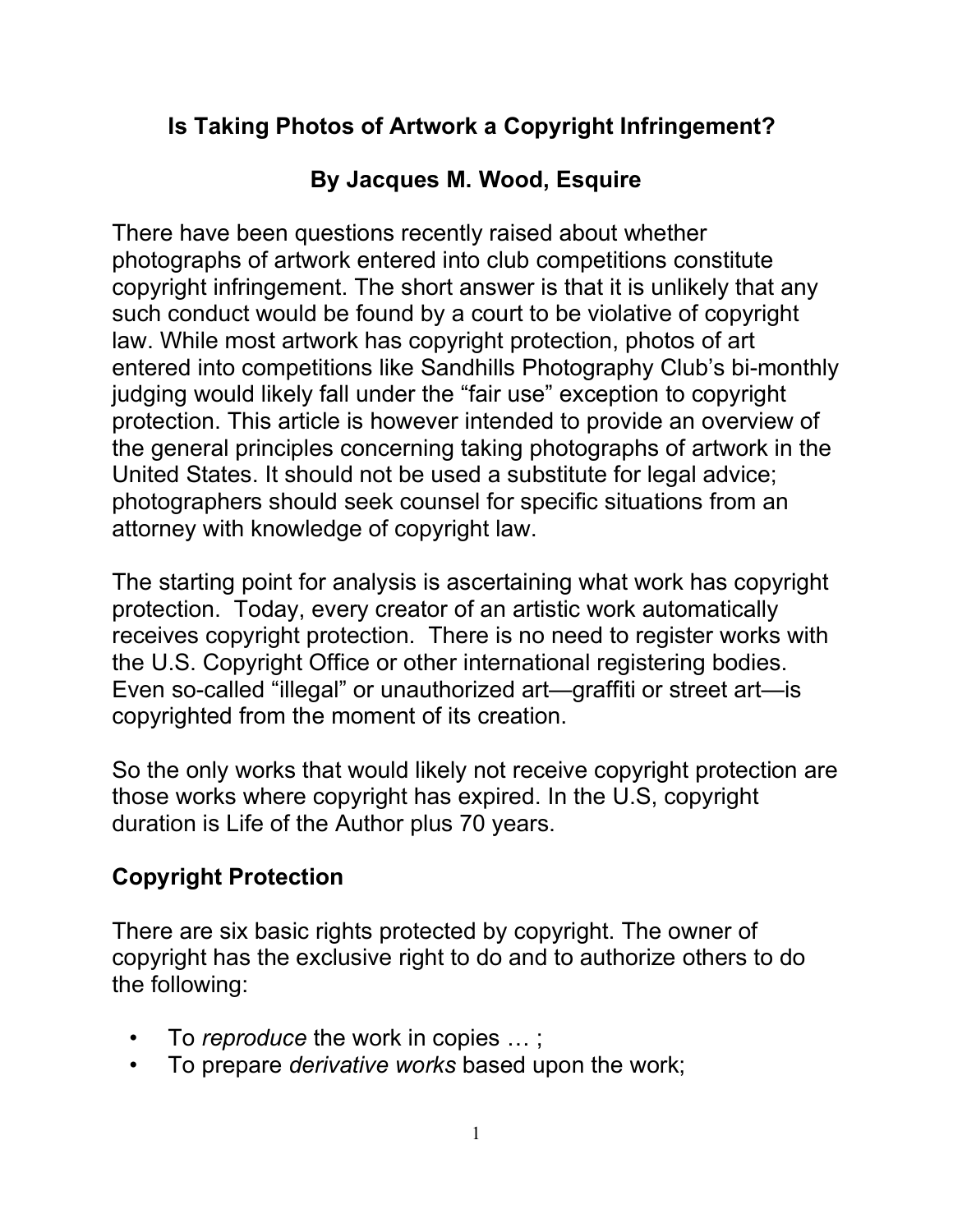- To distribute copies ... of the work to the public by sale ... or lending;
- To *publicly perform* the work ...:
- To *publicly display* the work, in the case of ... pictorial, graphic, or sculptural works, including the individual images of a motion picture or other audiovisual work.
- To digitally transmit sound recordings by means of digital audio transmission.

A violation of any of these exclusive rights of the copyright holder is a copyright infringement, unless fair use (or a similar affirmative defense) applies.

## Fair Use

Fair use is a doctrine in United States copyright law that allows limited use of copyrighted material without requiring permission from the rights holder, such as use for scholarship or review. Fair use deals with the concept that even though a work is copyrighted, and the artist, photographer, or writer has exclusive rights, certain uses do not constitute copyright infringement.

As defined by Section 107, under Title 17 of the United States Code: § 107. Limitations on exclusive rights: Notwithstanding the provisions of sections 106 and 106A, the fair use of a copyrighted work … is not an infringement of copyright. In determining whether the use made of a work in any particular case is a fair use the factors to be considered shall include—

(1) the purpose and character of the use, including whether such use is of a commercial nature or is for nonprofit educational purposes;

(2) the nature of the copyrighted work;

(3) the amount and substantiality of the portion used in relation to the copyrighted work as a whole; and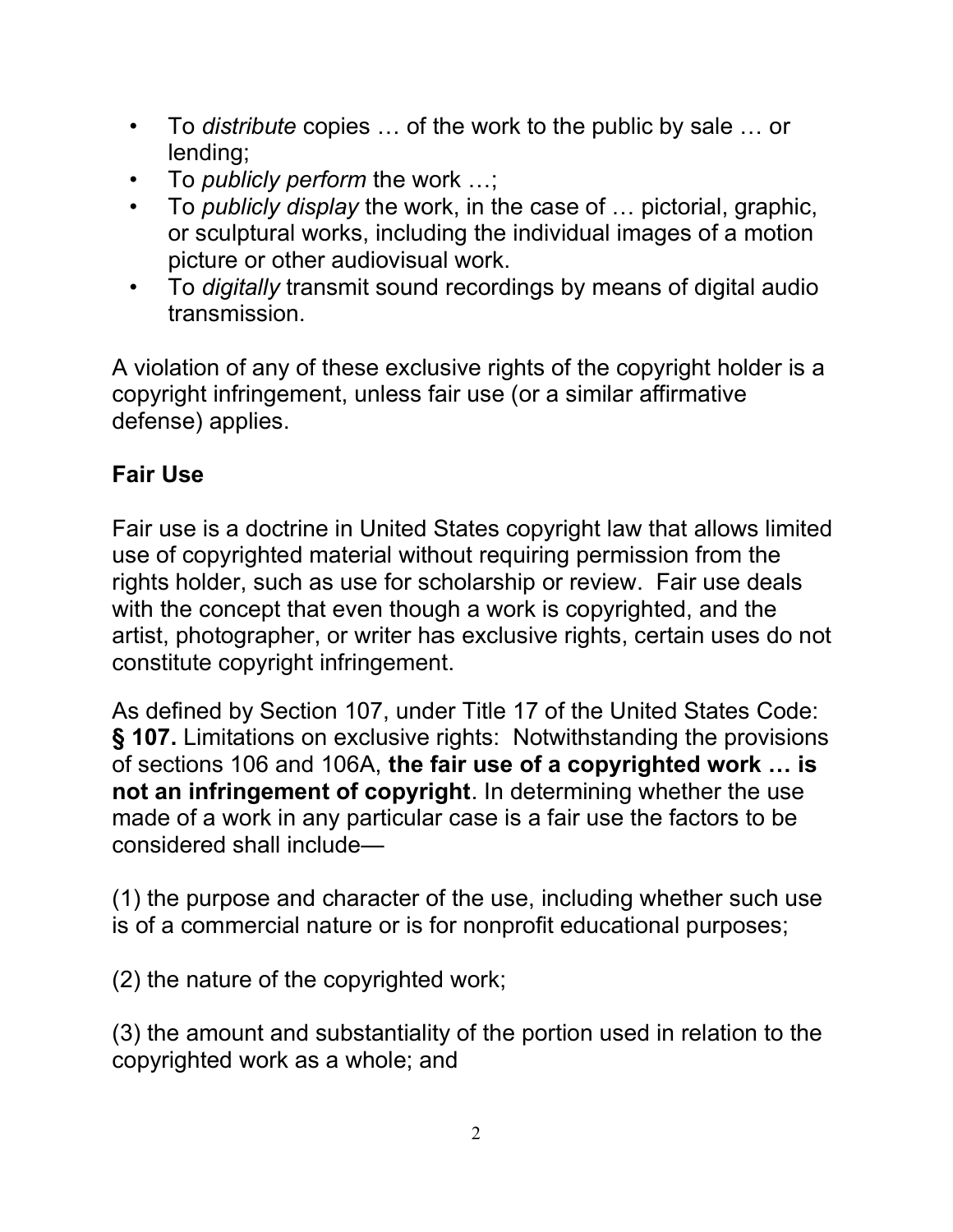(4) the effect of the use upon the potential market for or value of the copyrighted work.

(emphasis added)

Photographing public art is allowed, subject to either gallery or museum restrictions. It's the use of that photograph, however, that may require permission. This is where the concept of copyright comes into the picture. In the U.S., we value the ability of artists and other creative people to make money from their own work. Therefore, artworks that were created since 1976 are automatically copyrighted by the original artist as soon as they are completed, and only the artist can determine who else can make money from their work. Its placement in public doesn't matter. This means that although someone can normally take a photo of the artwork, the artist must give permission for them to receive income from that photo—also called a "commercial use".

Certain uses of that image are permissible. "Personal use", or having the photo available so someone can refer to it doesn't require permission from the artist. Journalists can use the photo as part of their reporting, particularly if they are writing an article about the artwork. Teachers can show it in class. These are all examples of "fair use". Such uses have been determined to be in the public interest, and outweigh the private interests the artist as its creator may have. It would also be very difficult to prove that these uses negatively affect the ability to receive income from the art work, which is what copyright law is intended to protect.

"Incidental use", where the artwork is virtually unrecognizable in the image or is not the main purpose of the image in which it is included, is also unlikely to cause any harm if someone else makes money from it. Likewise, if the artwork is included in a general streetscape view and is a very minor element of the image, it would be difficult to show that any income realized from the image is due to the appearance of the artwork in it.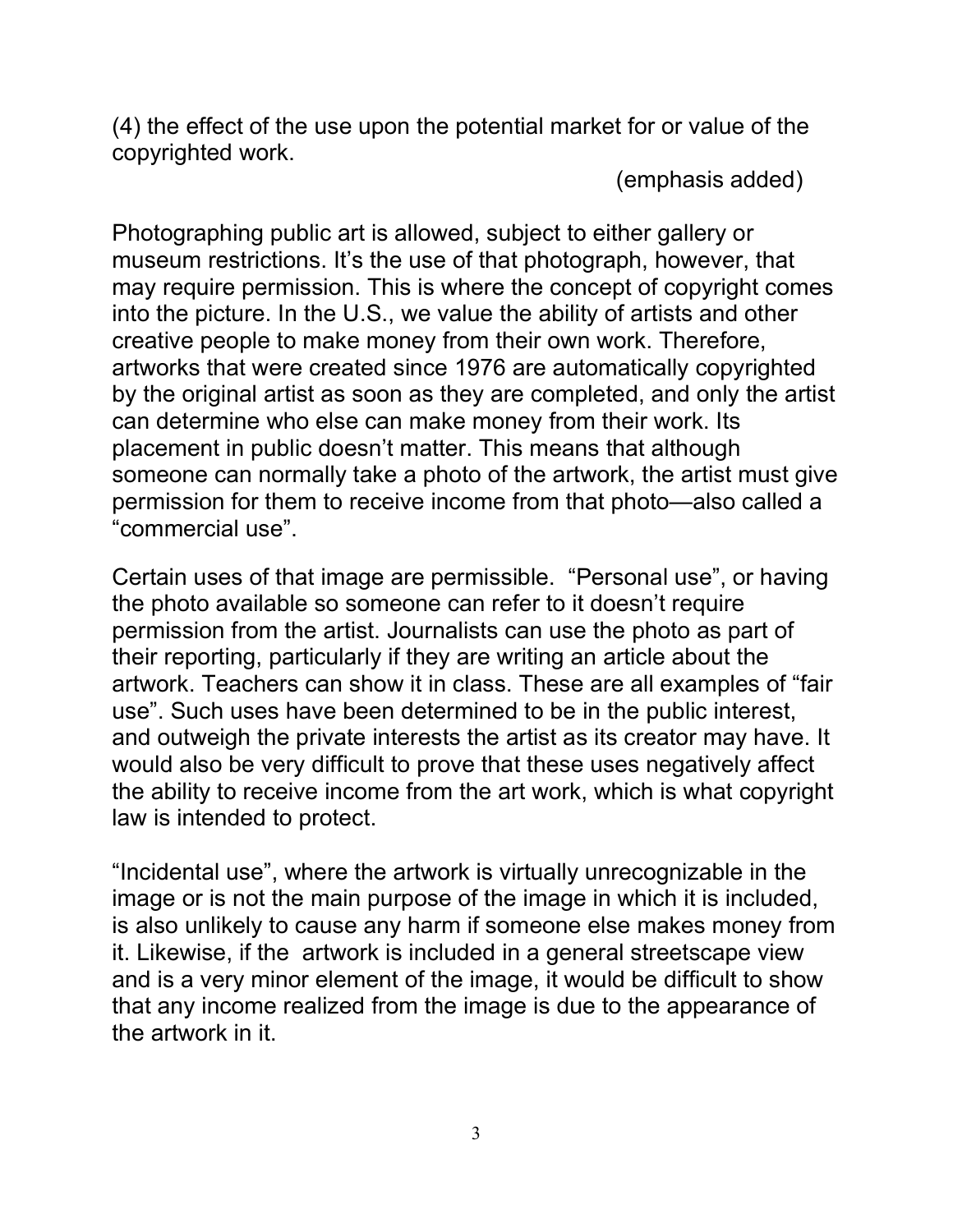Additionally, "transformative" uses are more likely to be considered fair. Transformative uses are those that add something new, with a further purpose or different character, and do not substitute for the original use of the work. For example, photos of three dimensional works, such as sculptures, could be considered transformative because they require the photographer's consideration of shadow, angle, lighting, and depth of field.



#### Fair Use of the Iconic "Putter Boy" Image

To bring this discussion into tack sharp focus let's examine a hypothetical example of potential fair use of my above "Putter Boy" photograph. Say I entered that photo in our June contest of images taken within 25 miles of Sandhills Community College. Would such conduct fall under the "fair use" exception?